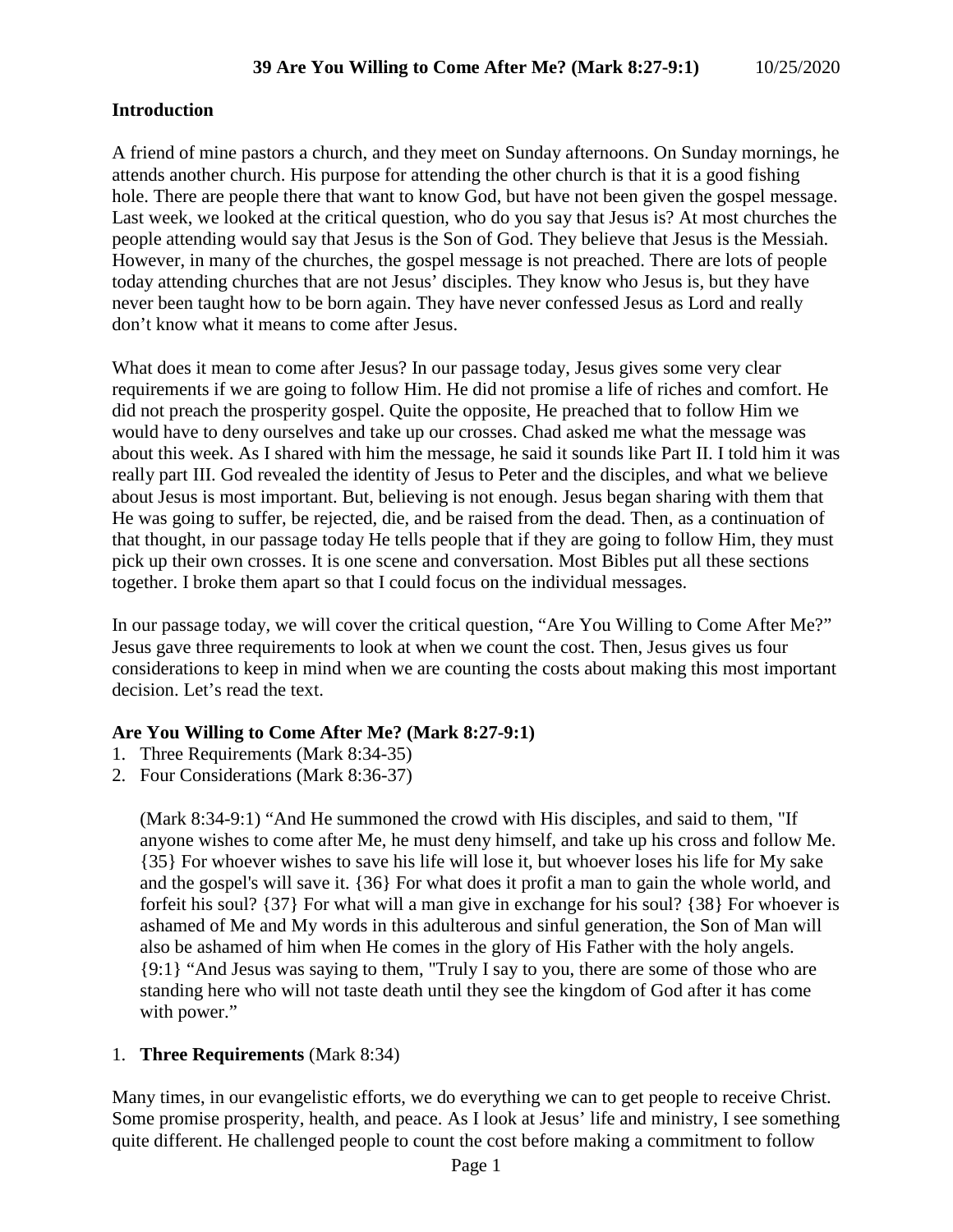Him. There was no "easy believism" in His message. In our passage Jesus gives three requirements for people to consider if they are going to follow Him. In Luke 14, Jesus gave some additional requirements, so this is not a comprehensive list, and it is not the only time that He asked people to count the cost; it was something very routine for Him.

In our passage today, Jesus summoned the crowd. But, instead of trying to get everyone in the crowd to sign on the dotted line, He told them to count the costs. The first requirement is that we must be willing to deny ourselves. Second, we need to take up our cross. Third, we need to follow Him. We will look at all three of these requirements as we count the costs.

(Mark 8:34) "And He summoned the crowd with His disciples, and said to them, "If anyone wishes to come after Me, he must deny himself, and take up his cross and follow Me.

There was a preacher from Wales by the name of Ivor Powell, who wrote an excellent set of commentaries. He became ill and while he was sick, he used the time to write those commentaries. While ministering in South Africa he found that some vendors would put a false bottom in their containers and fill them to the top to give the appearance that they were full. Buyers would see the full containers and be delighted. Only later, when they reached the bottom of the container, they found that it was a false bottom and they had not received what they thought they were getting. Jesus never gave a false impression or made false promises. He promised self-denial and a cross. He told people to count the cost before making this most important decision. But, in pointing out the costs, He also gave some things to keep in mind as we contemplate whether we are going to follow Jesus.

### **a. Deny yourself**

The first requirement that Jesus gave is to deny ourselves. What does that mean? Does it mean that we deny ourselves of food and water? Obviously not, or we would not live very long. We could deny ourselves food for a certain time period, which we call a fast. So, on a short-term basis we could deny ourselves food, water, or other needs.

Does denying ourselves means that we need to deny ourselves of all the pleasures in life? Does it mean that to follow Jesus we can't go play a round of golf, or listen to our favorite music? Does it mean that we can't enjoy watching a movie? I don't think that is quite what Jesus had in mind.

I believe to deny ourselves has to be put in perspective. We have to deny ourselves of anything that hinders us from following Jesus, from doing His will in our lives, or that would cause us to sin. Notice what Paul wrote to Titus. He said that "the grace of God has appeared, bringing salvation to all men, instructing us to DENY ungodliness and worldly desires and to live sensibly, righteously and godly in the present age…"

(Titus 2:11-14) "For the grace of God has appeared, bringing salvation to all men, {12} instructing us to deny ungodliness and worldly desires and to live sensibly, righteously and godly in the present age, {13} looking for the blessed hope and the appearing of the glory of our great God and Savior, Christ Jesus, {14} who gave Himself for us to redeem us from every lawless deed, and to purify for Himself a people for His own possession, zealous for good deeds."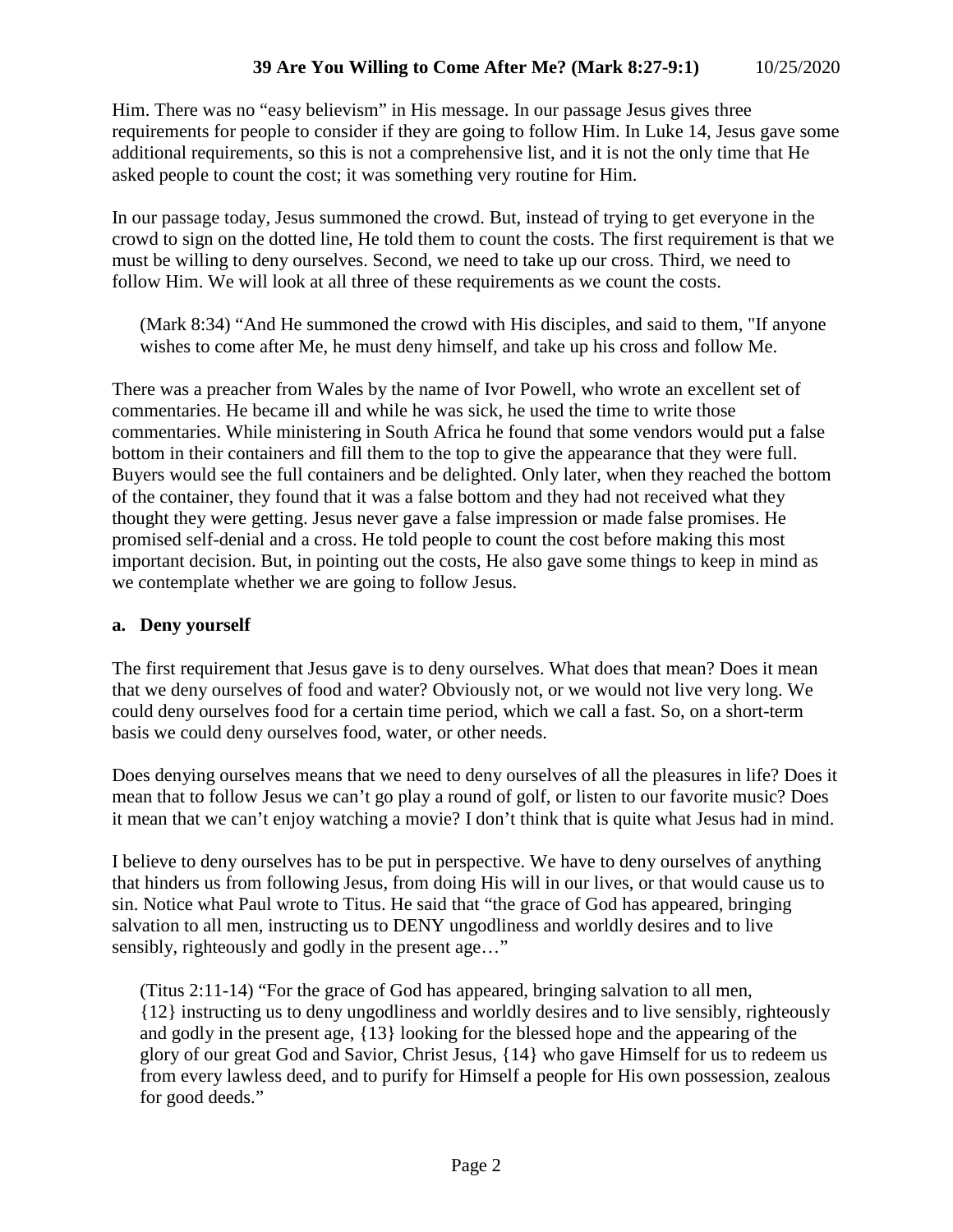So, we are to deny ungodliness in our lives. What in our lives does not reflect the image and character of God? Do we use ungodly language? We need to deny ourselves. Is the way we conduct business ungodly? We need to deny ourselves of greed. When we look intently at the mirror of God's word, do we see anything ungodly? We need to deny ungodliness. We are also to deny worldly desires. Worldly desires could be a life of leisure. Worldly desires may be to accumulate wealth. Worldly desires could be fleshly desires.

Paul countered the denial of ungodliness and worldly desires with taking hold of positive things. He said we are to live sensibly, righteously and godly in the present age. This is very consistent with laying off our old nature, and putting on the new self. We are to live transformed lives, and the denial of self is the first part of that equation.

When Jesus said we must deny ourselves, one of the biggest things that stands out is self. We must deny self, or selfishness. Selfishness is a big problem in families and relationships. The church in Philippi had some issues, and so Paul wrote that letter to help them come together in unity. Notice what he said in Philippians 2:3-4, "Do nothing from selfishness or empty conceit, but with humility of mind regard one another as more important than yourselves; do not merely look out for your own personal interests, but also for the interests of others." Paul is telling them and us to deny ourselves and to think of others. With humility of mind, we must regard others as more important than ourselves. If we have denied ourselves, that becomes a little easier.

(Phil 2:3-4) "Do nothing from selfishness or empty conceit, but with humility of mind regard one another as more important than yourselves; {4} do not *merely* look out for your own personal interests, but also for the interests of others."

# **b. Take up your cross**

The second requirement that Jesus tells this multitude is that to be His disciple, we must carry our own cross, and come after Him. Jesus has just told His disciples that He is going to suffer, be rejected, and be killed. Now, He is telling people that if they want to follow Him, they must be willing to take up their cross. The disciples and the crowd knew what the cross meant – death. It was not just any death, but it meant the most cruel and agonizing death possible. It is the most painful death ever invented by man. The Persians invented crucifixion about 300 BC, and the custom was adopted by the Romans and other groups. Crucifixion was reserved primarily for the most vicious of male criminals. The term crucifixion means "fixed to a cross," but it was so painful that the term "excruciating" was derived from crucifixion.

(Mark 8:34) "And He summoned the crowd with His disciples, and said to them, "If anyone wishes to come after Me, he must deny himself, and take up his cross and follow Me."

In Galatians 2:20, Paul writes that he has been crucified with Christ, and it is no longer him who lives, but Christ who lives in him. Paul identifies with the crucifixion of Christ. What does he mean by saying he has been crucified with Christ. We must be willing to put our flesh to death.

(Gal 2:20) "I have been crucified with Christ; and it is no longer I who live, but Christ lives in me; and the life which I now live in the flesh I live by faith in the Son of God, who loved me and gave Himself up for me."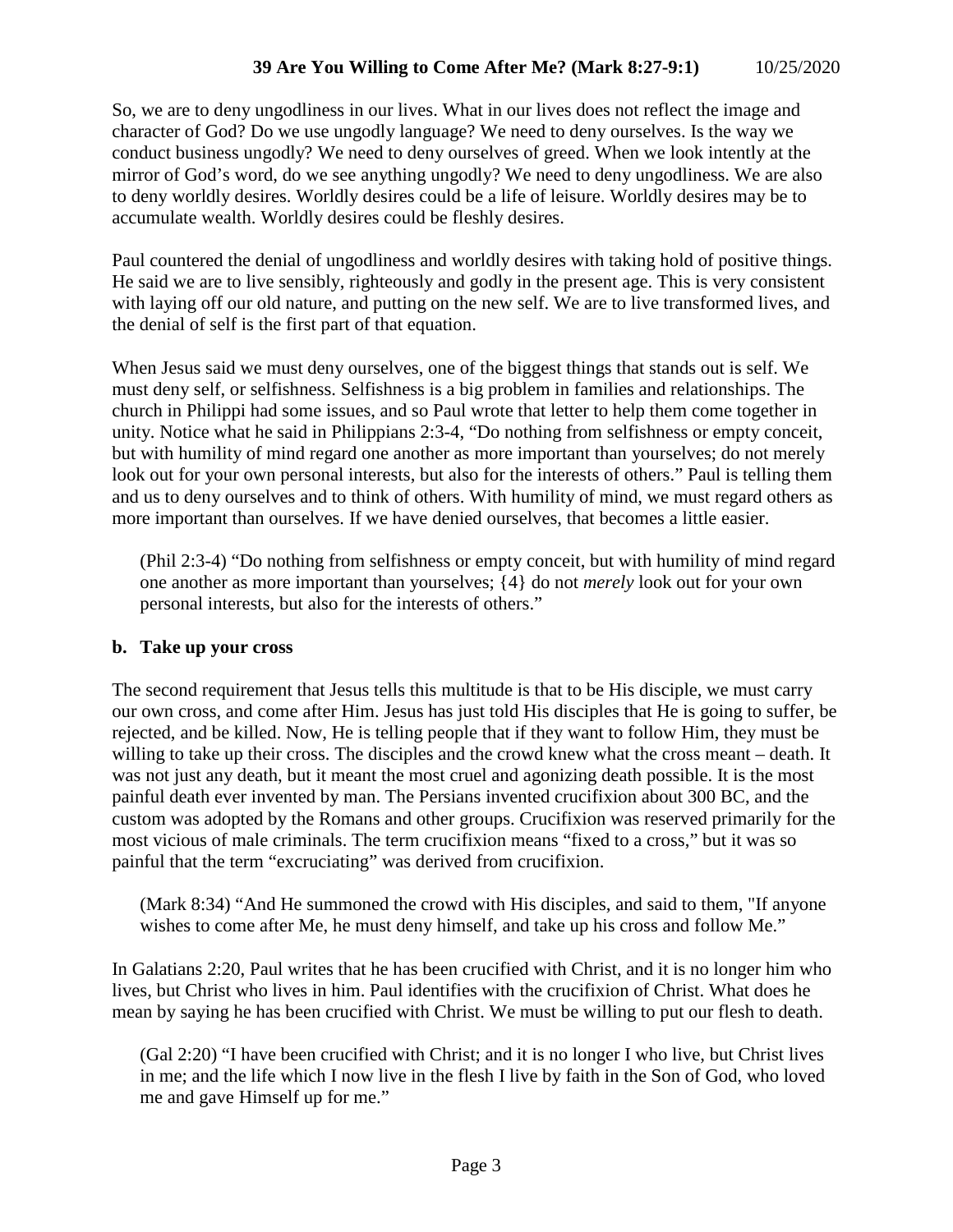Paul writes in Romans that those of us who have been baptized into Christ have been baptized in His death. In baptism, we are immersed in water, which represents being buried with Christ. We are raised up out of the water which represents being raised up with Him in the likeness of His resurrection. What is the purpose of this? Paul writes that our old self was crucified with Him, in order that our body of sin might be done away with. Paul's comment about being crucified with Christ is about crucifying his fleshly desires and sin.

(Rom 6:3-7) "Or do you not know that all of us who have been baptized into Christ Jesus have been baptized into His death? {4} Therefore we have been buried with Him through baptism into death, so that as Christ was raised from the dead through the glory of the Father, so we too might walk in newness of life. {5} For if we have become united with Him in the likeness of His death, certainly we shall also be in the likeness of His resurrection, {6} knowing this, that our old self was crucified with Him, in order that our body of sin might be done away with, so that we would no longer be slaves to sin; {7} for he who has died is freed from sin."

This is confirmed in Galatians 5:24. Paul says that "those who belong to Christ have crucified the flesh with its passions and desires."

(Gal 5:24) "Now those who belong to Christ Jesus have crucified the flesh with its passions and desires."

In Colossians 3:1-5, Paul speaks again about the death of our earthly members. He says that if we have been raised up with Christ, we are to seek the things above. For us to be raised up with Him, we must have also died with Him. In verse three he says, "for you have died and your life is hidden with Christ in God...therefore consider the members of your earthly body as dead to immorality, impurity, passion, evil desire, and greed, which amounts to idolatry.

(Col 3:1-5) "Therefore if you have been raised up with Christ, keep seeking the things above, where Christ is, seated at the right hand of God. {2} Set your mind on the things above, not on the things that are on earth. {3} For you have died and your life is hidden with Christ in God. {4} When Christ, who is our life, is revealed, then you also will be revealed with Him in glory. {5} Therefore consider the members of your earthly body as dead to immorality, impurity, passion, evil desire, and greed, which amounts to idolatry."

# **c. Follow Jesus**

The third requirement of coming after Jesus was to follow Him. This is not a passive requirement; this is a lifelong pursuit of Jesus. Becoming a disciple of Jesus is not saying a prayer and then living your own life. When someone confesses Jesus as Lord, they are putting Him in charge of their life. Their life is no longer about them, but about following Christ. There is a progression in these three commands. Someone must first be willing to deny themselves. Second, they must be willing to die to self. Then, they can follow Jesus. We can't follow Jesus if we are doing our own thing. We can't follow Jesus if we are living in the world. We have to die to the things of the world if we are going to follow Jesus. In the picture of baptism, we are buried with Christ before we are raised up to new life.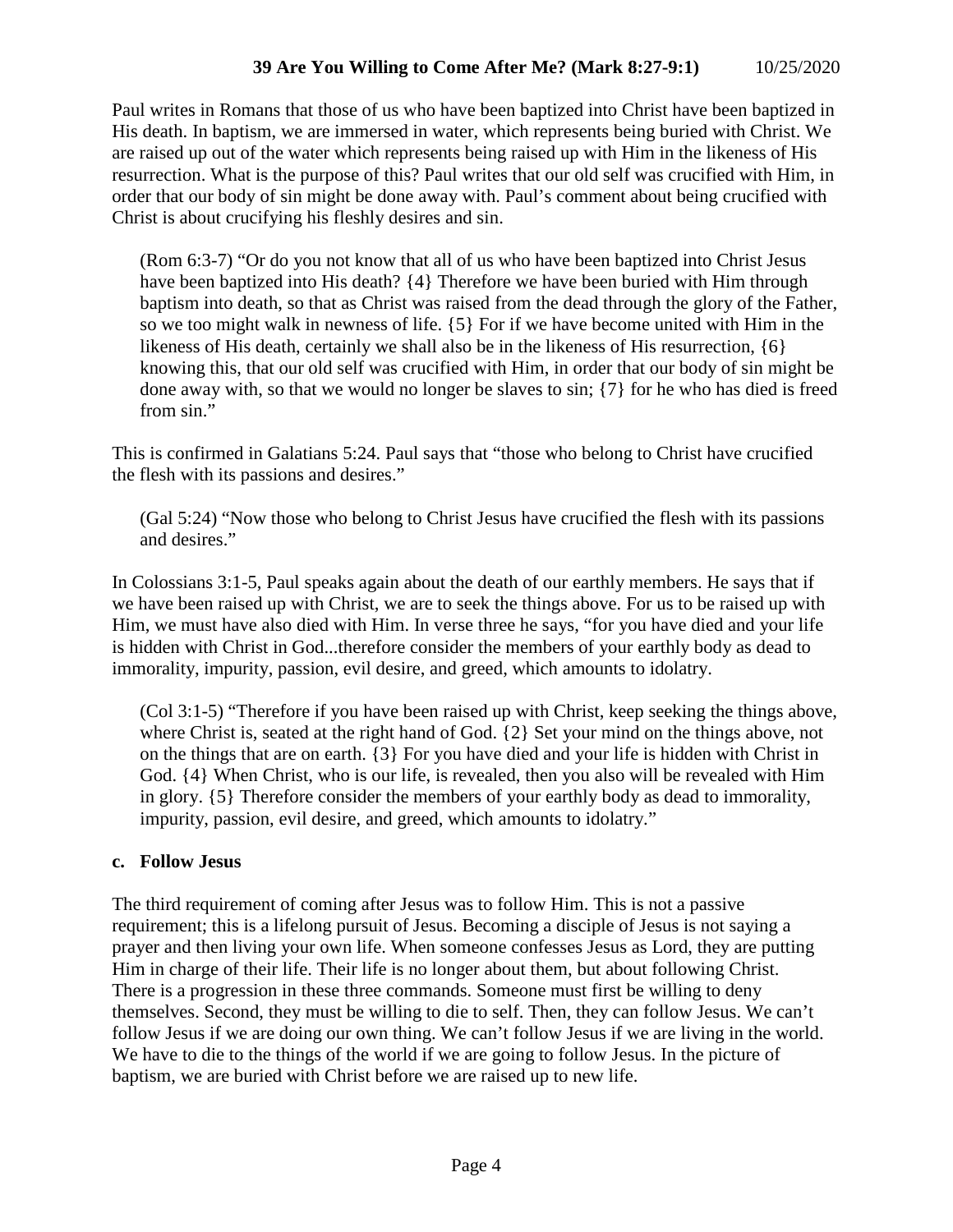The Greek word for follow is akoloutheo, and the root word is keleuthos, which means road. Jesus is traveling down a road, and if we are going to follow Him, we must be willing to travel down the same path as Jesus.

In John 14:6, Jesus said, "I am the way, and the truth, and the life; no one comes to the Father but through Me. The Greek word for way is hodos (Strong's G3598), which means road, highway, or way. If we are going to come after Jesus, we must follow the way or the road. The early church became known as "the way." In Acts 9:2, Paul received letters to arrest and bring back to Jerusalem any belonging to the "Way." These were disciples who were following after Jesus. Fortunately, for those in Damascus, God revealed Himself to Paul on the way, and Paul became a follower himself. (Today, the Way is a cult that does not believe in the deity of Christ, but in the New Testament, it referred to followers of Jesus. They were on that narrow road that leads to life.

(John 14:6) "Jesus said to him, "I am the way, and the truth, and the life; no one comes to the Father but through Me."

(Acts 9:2) "and asked for letters from him to the synagogues at Damascus, so that if he found any belonging to the Way, both men and women, he might bring them bound to Jerusalem."

(Acts 24:14) "But this I admit to you, that according to the Way which they call a sect I do serve the God of our fathers, believing everything that is in accordance with the Law and that is written in the Prophets;"

# 2. **Four Considerations** (Mark 8:36-37)

After Jesus gave the three requirements of following after Him, He gave the crowd four things to think about or to consider. He gave them a life consideration, a value comparison, a shame consideration, and a timing consideration (coming of the kingdom).

# a. **The Life Consideration** (Mark 8:35)

The first consideration is about life. Jesus said if you wish to save your life, you will lose it, but whoever loses his life for Jesus' sake and the gospel's will save it. I love that verse. There are many people in life that are trying to do their own thing and find their life. That is backwards. Jesus said that if you lay your life down for Him, you will find your life. If you want to find your life purpose, start losing your life for Jesus; you will find your life and purpose.

(Mark 8:35) "For whoever wishes to save his life will lose it, but whoever loses his life for My sake and the gospel's will save it."

How do you lose your life for Jesus? Find ways to serve Jesus. Look for opportunities to serve Christ. What needs to be done in your church? Volunteer to do it. When I went to Cobb Vineyard, I asked Thomas Cooley what needed to be done. He told me that they needed someone to head up the ushers and greeters, someone to start and lead the intercessory prayer, someone to start and lead a men's ministry, and for more Sunday School teachers. I took over the ushers and greeters and signed up people from the congregation. I made out schedules, and emailed people to remind them of their jobs. I put together ministry guidelines and oversaw the ministry. I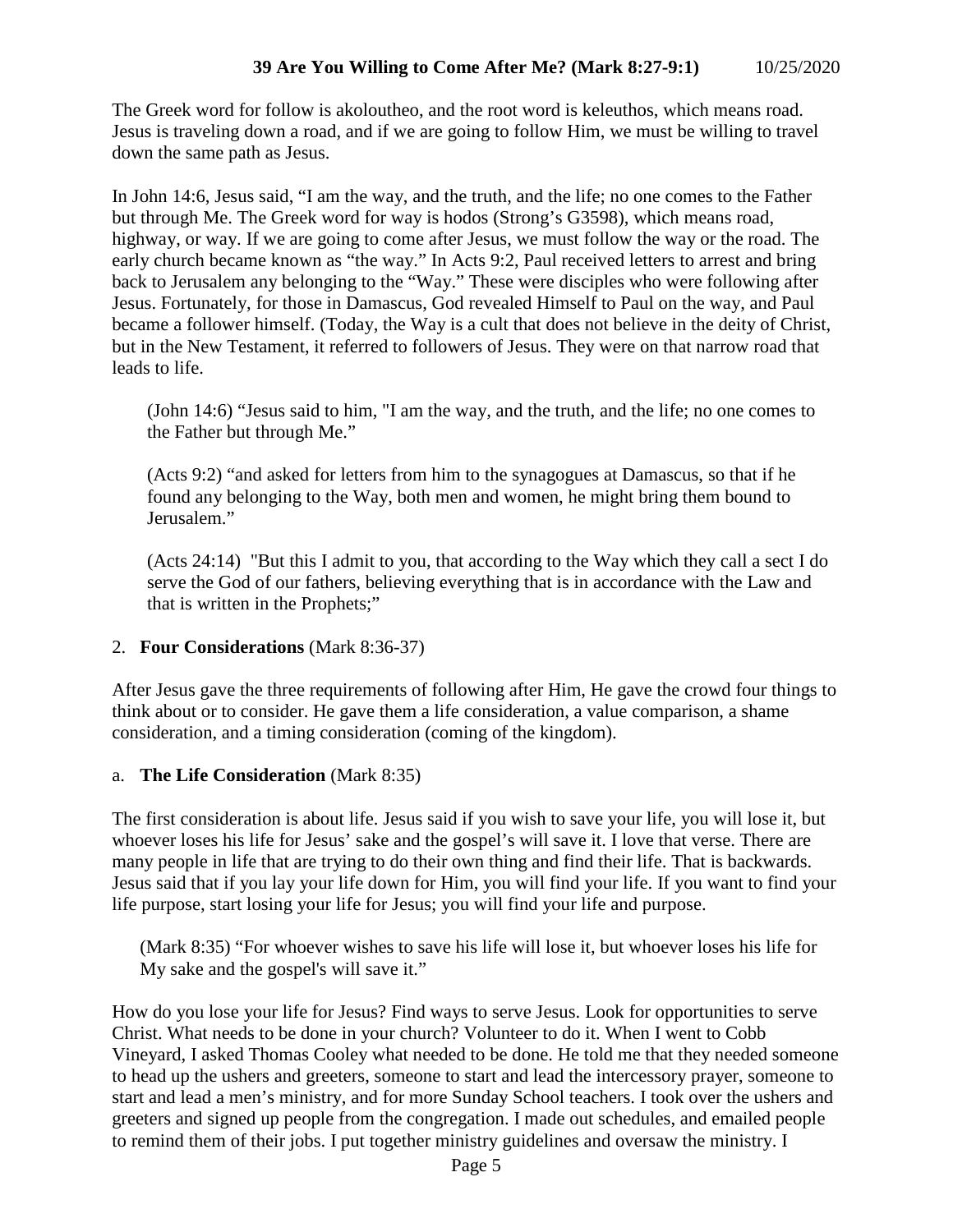started up a men's group and led that every week. I started up a prayer group on another night, and led that. I volunteered to teach Sunday School, which was not my primary calling, but I was giving my life away. I also started and led a life group. All of this was on top of working a fulltime job. Oh, and I also preached as needed on Sunday mornings. That is losing your life for Christ's sake. I promise you that you will find purpose and fulfillment when you lose your life for Christ.

When I came to Albuquerque, I went to Frank Malizzo, the pastor at Mountain Christian Church, and I asked him what needed to be done. He told me that they did not have a men's ministry. I told him they had one now. I asked, "what else needs to be done?" I knew they needed help with small groups and some other things. He told me that all he wanted me to do was start a men's ministry. So, I started a men's ministry, and before long we were running about forty men. That is how you lay your life down for Christ. Find out what needs to be done, and start losing your life; you will find it.

### b. **The Value Comparison** (Mark 8:36-37)

The second consideration that Jesus gave was the value comparison. He asked, "for what does it profit a man to gain the whole world, and forfeit his soul? For what will a man give in exchange for his soul?" The answer to Jesus' question is there is no profit in gaining the whole world and forfeiting your soul. The things of the earth are temporal, but our souls are eternal. You can't take the temporary things with you into eternity.

(Mark 8:36-37) "For what does it profit a man to gain the whole world, and forfeit his soul? {37} For what will a man give in exchange for his soul?"

In Money, Possessions, and Eternity, written by Randy Alcorn, he wrote that "You'll never see a hearse pulling a U-Haul."<sup>[1](#page-5-0)</sup> You cannot take it with you. Things and possessions on earth are temporal, but our souls are eternal. When John D. Rockefeller died, and he was one of the wealthiest men in history, someone asked his accountant how much he left. I think it is a pretty nosy question, but this person wanted to know how much his net worth was. Nowadays, you can google peoples' wealth and find out, but this person asked his accountant. His answer was perfect, "He left it all."[2](#page-5-1) We can't take it with us; it is temporal.

A few weeks ago, Mike Behm preached on the rich fool in Luke 12. This rich man built bigger barns to store his grain and goods. But God said to him, You fool! This very night your soul is required of you; and now who will own what you have prepared? So is the man who stores up treasure for himself, and is not rich toward God. If we are going to follow Christ, we must trade the riches of this world for eternal riches. We need to store up treasures in heaven. We should be rich towards God. We must "turn our eyes upon Jesus, and look full in His wonderful face. And the things of earth will grow strangely dim, in the light of His glory and grace."

(Luke 12:20-21) "But God said to him, 'You fool! This *very* night your soul is required of you; and *now* who will own what you have prepared?' {21} "So is the man who stores up treasure for himself, and is not rich toward God."

<span id="page-5-0"></span><sup>&</sup>lt;sup>1</sup> Money, Possessions, and Eternity, by Randy Alcorn, page 57.

<span id="page-5-1"></span><sup>&</sup>lt;sup>22</sup> Money, Possessions, and Eternity, by Randy Alcorn, page 57.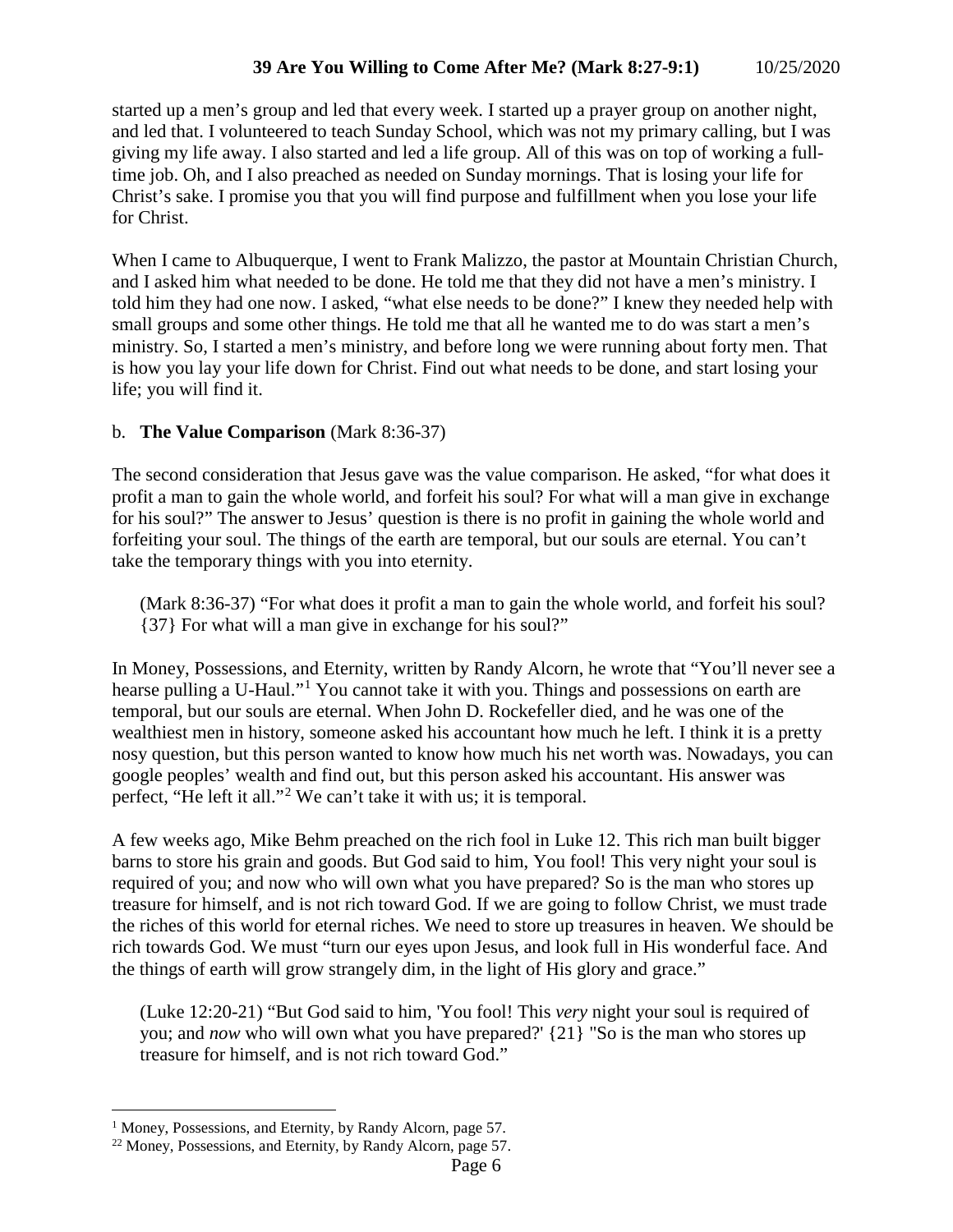#### c. **The Shame Consideration** (Mark 8:38)

The third consideration that Jesus gave the crowd to think about was about shame. He said that whoever was ashamed of Him and His words in this adulterous and sinful generation, the Son of Man will also be ashamed of him when He comes in the glory of His Father with the holy angels.

(Mark 8:35) "For whoever is ashamed of Me and My words in this adulterous and sinful generation, the Son of Man will also be ashamed of him when He comes in the glory of His Father with the holy angels."

When we think about shame, we think about bad or foolish things we have done. As a youngster I did lots of foolish things that I regret. I threw some tomatoes at my neighbor's house one day, and my friend, Paul, got in trouble over it. He never squealed on me, but that was a shameful, unprovoked thing I did. I shot a street light out one day with me BB-gun. That is a shameful and unlawful thing that I did. I look back on many things that I did, and I am sorry for them.

When we think about being ashamed of Jesus and His words, we are devaluing Jesus. Jesus is not someone to be ashamed of. His word, the word of God, is not something to be ashamed about. This week, the Pope allowed for same-sex marriages. Apparently, he values the cultural views over the word of God. We are not to be ashamed of God's word, but we are to be pillars and the support of truth. We should not be ashamed to tell our family and friends about Jesus. We should not be ashamed to let the world know that we are followers of Christ.

Karen and I were at the Transfer Station on Saturday. The worker at the gate is a nice fellow. There was pickup truck parked by the entry station, and it had a Trump sticker on the door. I asked him if that was his truck, and he said yes. I asked him if he caught any grief over his sticker, and he said that he did. But, he said that he was not ashamed of it; he was proud to stand up for President Trump. In the midst of a very left-leaning state that hates Trump, this man was not ashamed to stand for Trump. Jesus said that in the midst of this adulterous and sinful generation, we are not to be ashamed of Christ.

### d. **The Timing Consideration (Coming of the Kingdom)** (Mark 9:1)

The fourth consideration is about the timing of the coming of the kingdom. This is not something in the distant future, but it is coming in power in this generation, before some of you die.

(Mark 9:1) "And Jesus was saying to them, "Truly I say to you, there are some of those who are standing here who will not taste death until they see the kingdom of God after it has come with power."

In Mark, this verse is the start of a new chapter. The Greek manuscripts did not have chapters and verses. This was the work of Bible translators many years later. "Cardinal Hugo de Sancto Caro is often given credit for first dividing the Latin Vulgate into chapters in the real sense, but it is the arrangement of his contemporary and fellow cardinal Stephen Langton who in 1205 created the chapter divisions which are used today. They were then inserted into Greek manuscripts of the New Testament in the 16th century. Robert Estienne (Robert Stephanus) was the first to number the verses within each chapter, his verse numbers entering printed editions in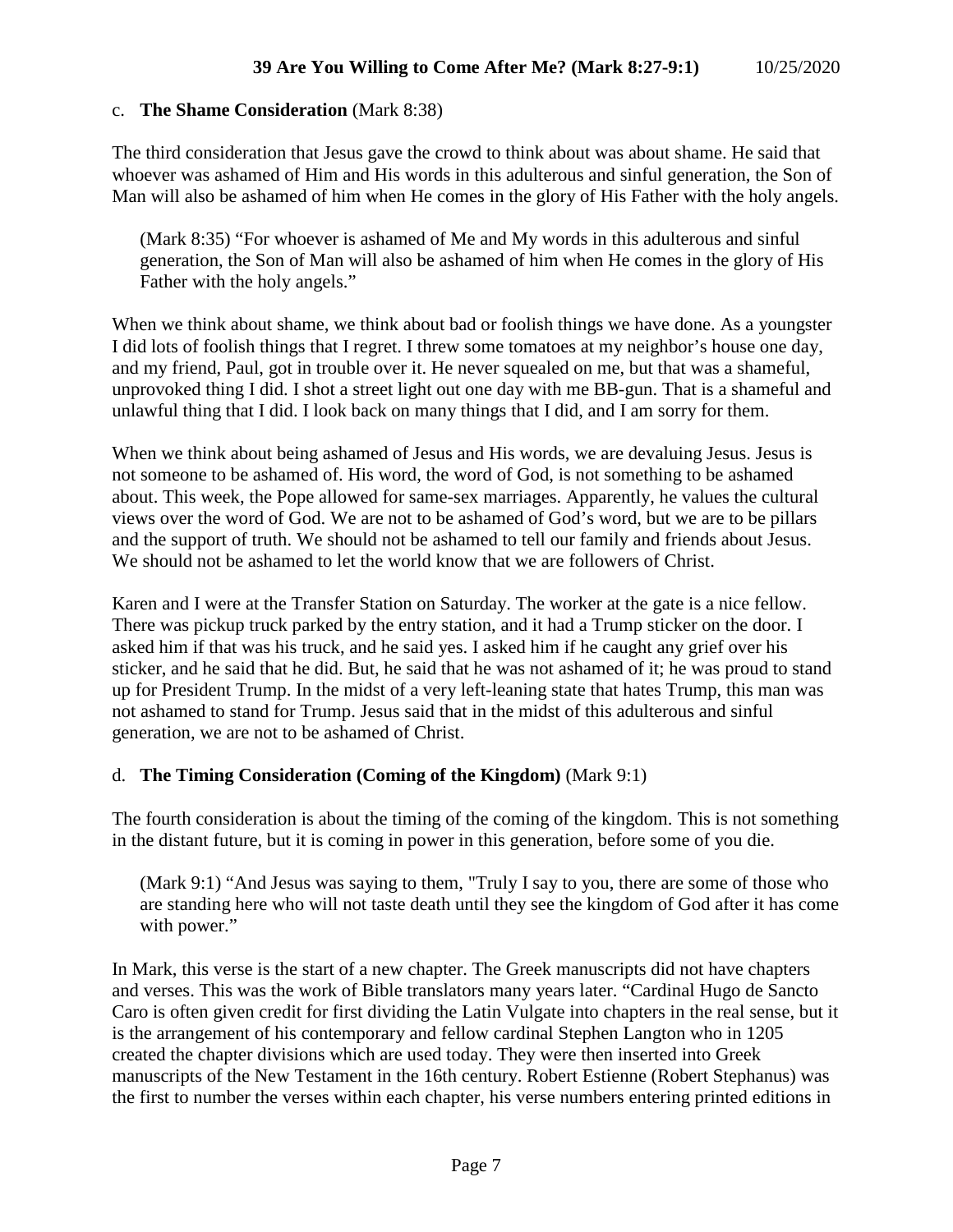1551 (New Testament) and 1571 (Hebrew Bible)."[3](#page-7-0) In the parallel passage in Matthew, (Matthew 16:13-28) it is the last verse of that section and chapter. I have included Mark 9:1 because I believe it goes with our text today.

Jesus said that some that were there would not taste death until they saw the kingdom of God after it has come with power. I believe that Jesus was speaking about Pentecost. It was there that the kingdom of God came and clothed the disciples with power. So, most of the people listening to Jesus say this were going to be there to observe the kingdom of God come in power. The point of this is that it was coming very soon. The gospel of the kingdom is not something in the distant; it is something that was getting ready to happen.

Why did Jesus tell them to consider this? Because this is the most important decision of our life. Are we going to follow Jesus or not? His kingdom is coming in the very near future, in their lifetime, and so this is not a decision to put off. This is something that they need to consider right now. There are costs of becoming a disciple of Jesus, but there are also some considerations, and the time element is an important consideration.

# **Conclusion and Applications**

As we close this morning, have you truly counted the costs of following Jesus? Have you denied yourself and taken up your cross? Have you made a commitment to follow Jesus down whatever road He leads you? Some scholars believe the first two requirements are a one-time event and the third is a life-time pursuit. I believe that there is a point where we make a decision to follow Christ, but I believe that you and I must continually deny the flesh and deny the worldly things. I believe that we must continually carry our cross and die to selfish desires and the flesh. And I believe that we must continue to follow Jesus all the days of our lives. I believe these are things for all of us to do, even after we have received Christ.

This morning, there may be someone who has never counted the cost and never made a commitment. You realize that the world and its riches are temporal, and that you cannot take it with you. You realize that your life lacks purpose and that you want to find your purpose in life. You are at the place that you want to pick up your cross and lay your life down for Christ. If that is you this morning, I encourage you to pray with me.

*"Father God, thank You for revealing to me that Jesus is the Messiah, and that He came to lay His life down for me. Jesus, I believe that You are the Son of God, and that You were raised from the dead. I ask You to come into my life today. I confess You as my Lord and Savior today. I want to come after You and follow You down whatever road You lead me. I want to serve You and I ask You to use me and show me Your plans and purposes for my life. I pray this in Jesus' name. Amen."*

There may be others here this morning that have made that decision for Christ, but you do not believe that you are fulfilling His call and purpose in your life. Some of you may not know His purpose for your life. I want to encourage those of you in this group to pray with me.

<span id="page-7-0"></span><sup>&</sup>lt;sup>-</sup><br>3 <sup>3</sup>https://en.wikipedia.org/wiki/Chapters and verses of the Bible#:~:text=They%20were%20then%20inserted%20i [nto,and%201571%20\(Hebrew%20Bible\).](https://en.wikipedia.org/wiki/Chapters_and_verses_of_the_Bible#:%7E:text=They%20were%20then%20inserted%20into,and%201571%20(Hebrew%20Bible))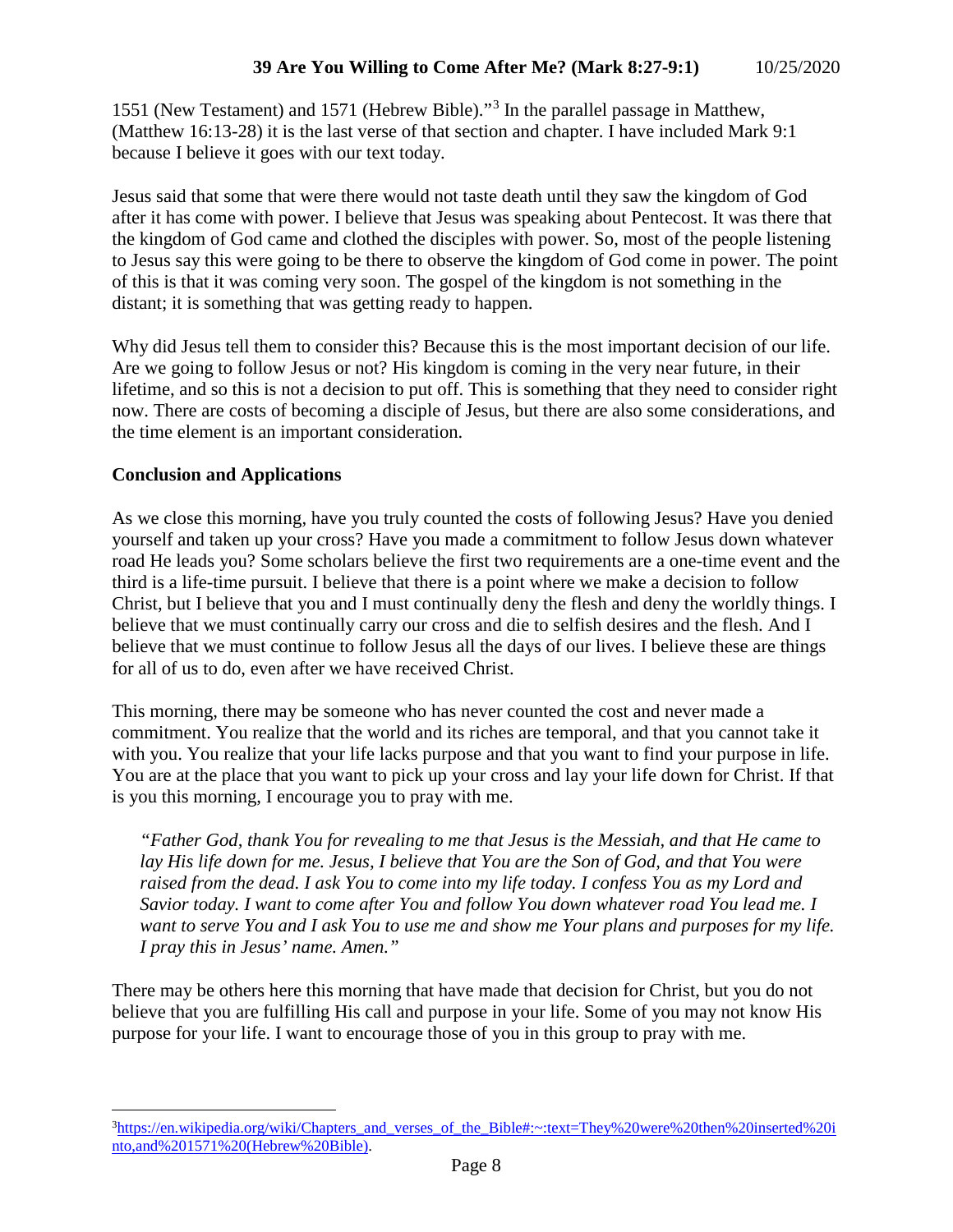*"Father God, I know that You have plans and purposes for me. Those plans are for welfare, not for calamity. I ask You to reveal Your plans to me. I am ready to lose my life for Your sake and for the sake of the gospel, and I ask You to help me find my real, life purpose as I do that. I want to fulfill the calling on my life. I want to bear much fruit and bring glory to you. I pray this in Jesus' name. Amen."*